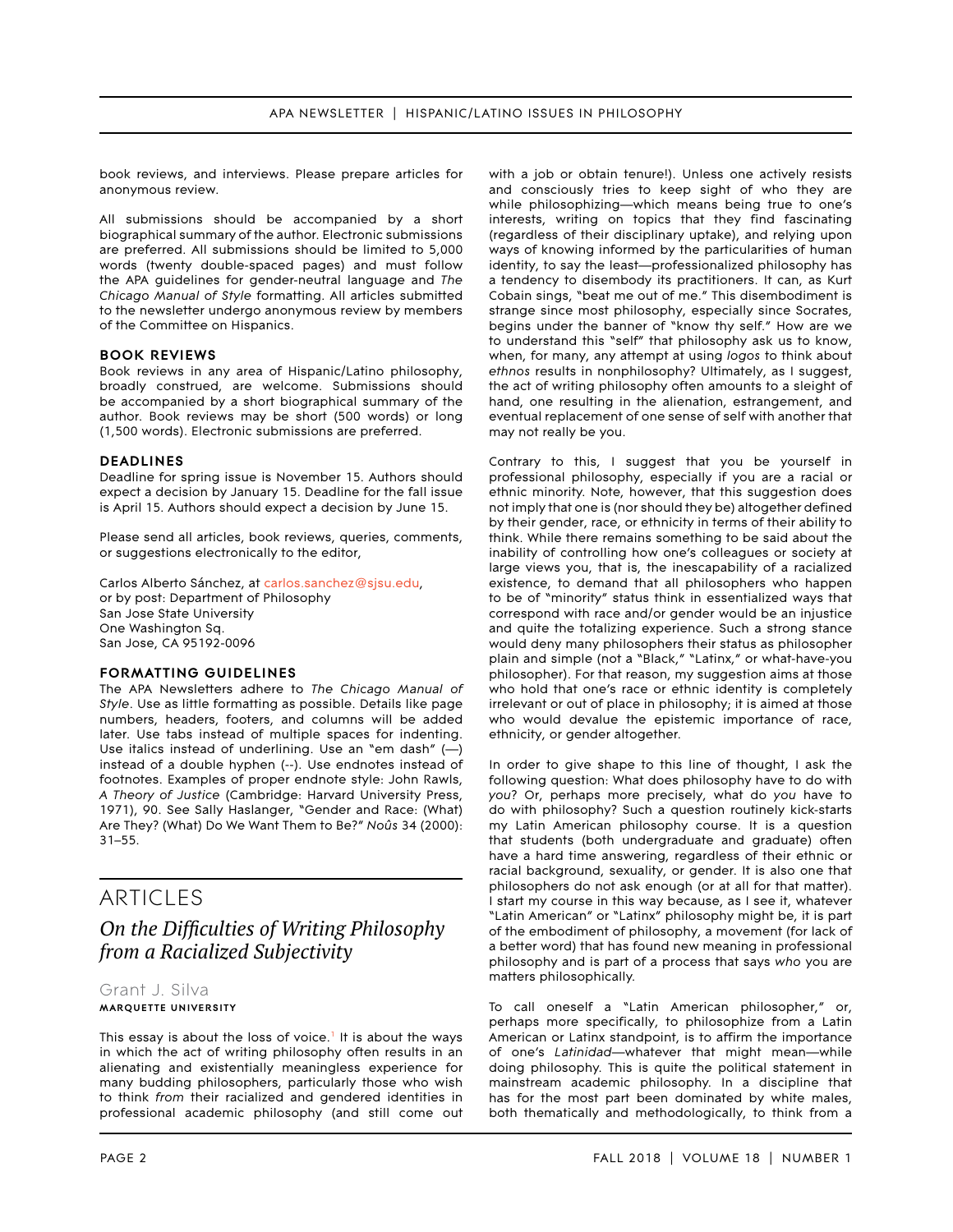nonwhite or nonmale perspective grates against the grain of much professional academic philosophy. Moreover, to regard one's Latinidad as a site for knowledge-construction and/or philosophical analysis is to ascribe epistemic value to race or gender or the intersection of these (and more). *How* you know is impacted by *who* you are. Charles Mills puts it best when he writes that because of the centrality of whiteness to professional philosophy's self-conception, a point I explain below, those wishing to think from nonwhite perspectives are "challenging philosophy in a way that Black scholars in other areas are not challenging theirs."<sup>2</sup> Not only *should* philosophers embrace this challenge, but if philosophy is to thrive today, attract more students from a variety of backgrounds, and survive in higher education, it *must*. Problem is, many would rather sink the ship than keep it afloat.

### **DISEMBODIED PHILOSOPHICAL PRACTICE**

The disembodiment of philosophy comes from certain methodological constraints, metaphilosophical commitments, and normative ideals about the end goal of philosophical thought. When first introducing philosophy to students unfamiliar with it, professors and instructors oftentimes fall back upon the transliteration of the Greek work *philosophia* as the "love of wisdom." Given the meaning of the particles *philo* and *sophia*, these professors and instructors are not wrong when reducing philosophy to such an easily digestible cliché (I, too, am guilty of reaching for this formula when I am having a hard time explaining what philosophy is and what philosophers do). Nevertheless, as I argue below, to think of philosophy as merely the love of wisdom is an impoverishment and understatement. First off, most people understand being wise as synonymous with being knowledgeable, and knowledge is not necessarily the same as wisdom. I can know a great deal; that does not make me wise. Wisdom is critical insight or a disposition towards knowing/knowledge that may accompany the state of being knowledgeable, but it also might not. Socrates purported to know nothing or very little but was said to be wise. Loving wisdom does not mean a collection of facts. Second, the loving of wisdom was never meant to be an end in itself; no one loves wisdom simply for the sake of loving wisdom (that would be weird). Philosophers aspire after wisdom because it frees one from obscurantism, ignorance, dogma, falsehood, and various forms of ideology and false-consciousness that support social and political institutions (many of which happen to be unjust). Thus, there is an inherent liberatory quality to philosophy, as Ignacio Ellacuría put it (again, see below), one that extends all the way to Western academic understandings of the origins of this field.

Philosophy is also often described as the universal science of thought, a rigorous and critical examination of "how things in the broadest sense of the term hang together in the broadest sense of the term," to use the famous quote by Wilfred Sellars. Here, philosophy is the province of "big questions." While a precise definition might be untenable, most philosophers agree that their discipline asks important questions about life, death, right, wrong, good and bad, the existence of God, the nature of religious belief, the extent of human knowledge, the meaning of life, and a whole lot more. In order to ask "big questions," however, one has

to achieve sufficient discursive breadth, that is, a way of speaking, thinking, and writing that places you on the same page as the great thinkers of history, e.g., Plato, Augustine, Descartes, Kant, and others. From this perspective, the practice of philosophy requires that we think in a way that transcends human difference, in a way that arises above the particularities of our individual or collective historical and cultural contexts such that our thoughts speak across the ages and ask questions pertaining to all of humanity, not just our individual self or subset of humanity.

The problem with such a conception of philosophy is that in being asked to write, speak, and think in a way that spans space and time, students of philosophy are often forced to downplay or drop those aspects of their selves that tend to be rather meaningful on individual (and collective) levels. Worse, since achieving the widest discursive breadth possible often comes by finding a common (read "universal") ground, budding philosophers are often forced to speak in terms articulated by those of the dominant perspective(s). This is the particular knot that I wish readers think to about: the downplaying of racial or ethnic difference and the simultaneous embracement of a supposed "race-less" disembodied voice.

In "Philosophy Raced, Philosophy Erased," Mills identifies the pervasive whiteness of professionalized philosophy as the root of this problem.<sup>3</sup> As he explains, philosophers of color face an assortment of challenges upon entering the ranks of professional philosophy. Some of these include implicit and explicit racial/gender biases, microaggressions, double standards, forms of tokenization, and outright hostility or animosity. All of these, unfortunately, have come to be expected by racialized minorities entering academic philosophy (which does not make them right). Professional philosophers can rectify the above if the political will and various administrative and institutional support mechanisms are in place. Sadly, both tend to be lacking (but that is a different matter). The most perplexing and unique challenge faced by philosophers of color, Mills continues, is the relegation of the types of interpersonal, structural, and historical issues faced by racialized minorities to the status of "nonphilosophy." In particular, Mills has in mind issues revolving around race, but one can easily add related concepts, historical events, or phenomena such as racism, sexism, colonization, slavery, various types of objectification and denigration, political marginalization, economic exploitation (*as* women and/or people of color), and more.

In comparison to other fields, such as literature, sociology, or history, philosophy aspires to ask perennial questions. "Philosophy is supposed to be abstracting away from the contingent, the corporeal, the temporal, the material, to get at necessary, spiritual, eternal, ideal truth," writes Mills.<sup>4</sup> From this perspective, the range of questions that fall into the domain of philosophy ought not to include those that lack broad appeal. Questions devoted to race and processes of racialization, therefore, are of limited relevance to "philosophers" on account of them being "local," particular, *too* corporeal (as it were), and mostly of interest to "minorities." It is not that white philosophers altogether lack interest in any of the above concerns. Instead, Mills's analysis centers on the way questions connected to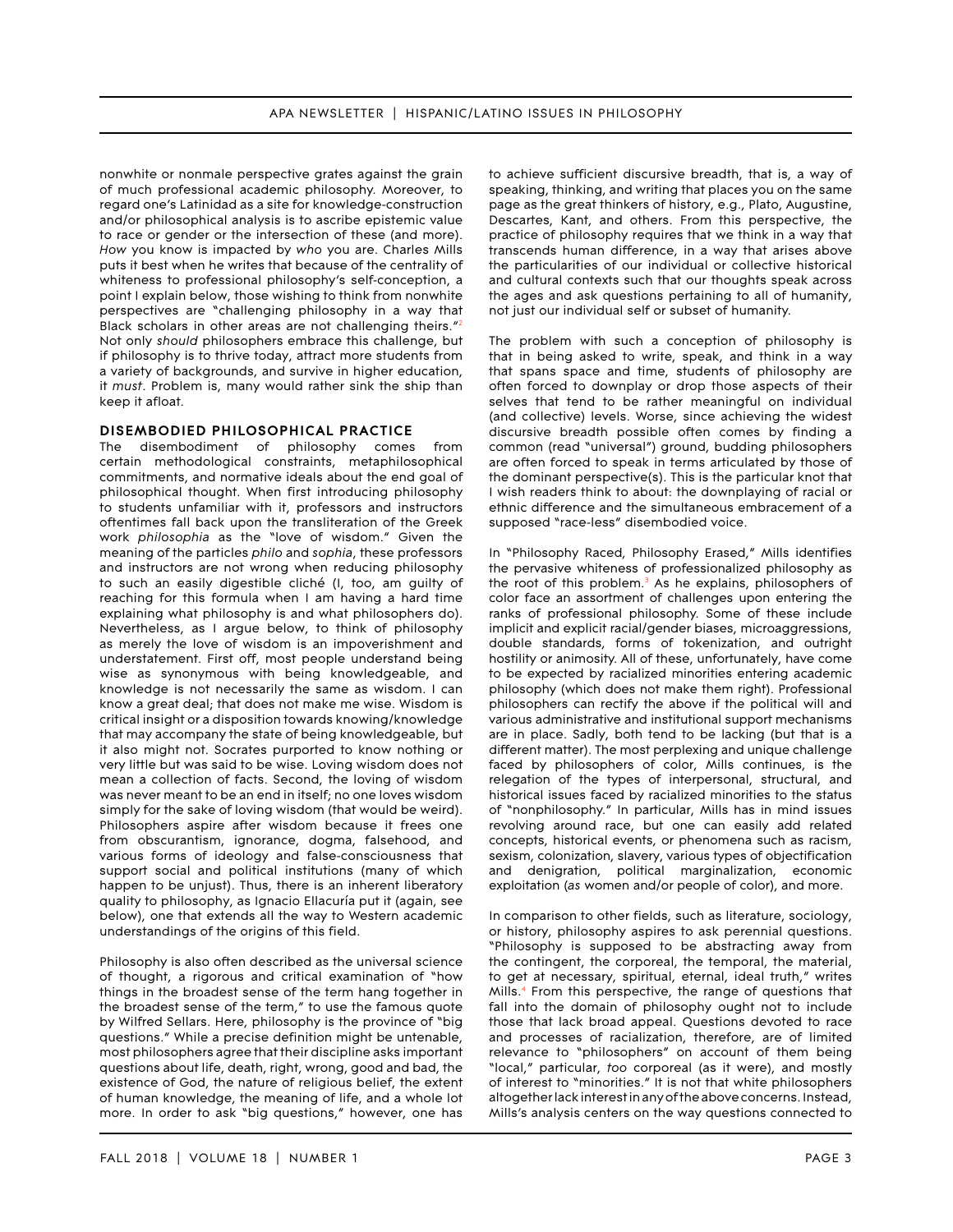race or processes of racialization are considered "applied" issues, "special topics," perhaps even "non-ideal theory," or whatever term is used to confer peripheral, tangential, outlier-status as *not really philosophy*.

A major reason for this marginalization is the fact that the hegemonic group of individuals traditionally viewed as "philosophers" lack the range of perspective often shared by people of color. To make matters worse, this group also inhabits a position of racialized normativity. Using political philosophy as an example, Mills explains that the experiential starting point for people of color, generally speaking, runs contrary to the basic assumptions about political subjectivity maintained by many "mainstream" thinkers. He writes, "Your moral equality and personhood are certainly *not* recognized; you are *not* equal before the law; and the state is *not* seeking to protect but to encroach upon your interests in the interests of the white population."5 In the context of the United States's racial imaginary, African Americans are fundamentally viewed as criminal and dangerous; the existence of Latinx peoples is predicated on tropes of "illegality." While the rights of Blacks, Hispanics, and even Native Americans (via treaty) might be protected nominally, these protections are not automatically granted in our society but must be continuously fought for and asserted, a point that gives new meaning to the idea of racial privilege. All this is to say, a metaphysically stable and legally secure political subjectivity is something philosophers can take for granted only when the class of individuals who make up professional philosophy are treated the same way by the law, show up in similar manners in terms of political representation, and also share the same normative concerns. Thus, when relying upon one's (white racial) self as a frame of reference for discussion of rights or political organization, it is quite possible that, in academic contexts with other philosophers who share the same racialized starting point, the particularity of your view is obscured and the experience of "unraced" whites becomes the norm, as Mills puts it.

I offer the question of political justice as it relates to undocumented immigrants or irregular migration as another example. At the onset of *A Theory of Justice*, John Rawls, arguably the most important political philosopher in the twentieth century, writes that his main object of inquiry is justice, the basic structure of society. $6$  Seeking a simple conception of justice, Rawls limits his project in two ways (one of which is important here): "I shall be satisfied if it is possible to formulate a reasonable conception of justice for the basic structure of society conceived for the time being as a closed system isolated from other societies."7 In *The Law of Peoples,* he adds "this position views society as closed: persons enter only by birth, and exit only by death."8 In *Political Liberalism*, Rawls continues: "That a society is closed is a considerable abstraction, justified only because it enables us to speak about certain main questions free from *distracting details.*"9 Besides viewing the plight of undocumented peoples in places like the United States as a "distracting detail," Rawls's restriction betrays his own principles by providing too much information regarding the persons behind the famed "veil of ignorance." When formulating the basic principles upon which the structure

of society will depend, we may not know if we are rich, poor, Black, white, able-bodied or not, male or female, gay or straight, but we *do* know that everyone behind the veil will be a citizen or, at the very least, have regular status. Through this restriction Rawls limits justice, *in its most basic form*, to those who are formal members of the body politic, a move that alienates upwards of twelve million undocumented people from the basic structure of society (i.e., justice). Unless such a limitation is justifiable, which is to say that the burden is upon Rawlsians to show how this is not an arbitrary starting point for a theory of justice (again, appealing to Rawls's own standards), how can the range of justice, *in its most basic form*, be so narrow?

My goal is not to engage the burgeoning literature on the ethics of immigration when I ask the above question—a question that many Rawlsians and political philosophers will dismiss as an instance in "non-ideal theory" (yet another means of downplaying the unique philosophical challenges posed by undocumented or irregular immigration). Instead, building upon Mills's point, my goal is to demonstrate how many of the assumptions that "mainstream" philosophy depends upon, like taking citizenship (or, even more abstractly, "membership") for granted when constructing a theory of justice, reflect a rather particular perspective which shapes a specific set of normative concerns. Now, imagine this happening in the aggregate, adding things like prestige, the weight of tradition, and the "need for rigor" into the mix. One can easily see how many of those intellectual endeavors that might attract and welcome more nonwhite people into philosophy—and, again, this is not to say that philosophers of color are *only* interested in "projects of color," so to speak—are jettisoned (I am tempted to say "deported") to ethnic studies, area studies, women and gender studies, etc.

It is important to underscore that it is not merely the numerical overrepresentation of whites that leads to the alienation of minorities in philosophy. Mills's ultimate concern is with gate-keeping methodological constraints and "border-building" tactics that simultaneously curtail the diversification of philosophy as well as obscure *the particularity* of those concerns by passing themselves off as "universal." Through this process, professional philosophy remains overpopulated by white people (men in particular) and dominated by white interests passing themselves off as race-less philosophical concerns. To put it differently, if philosophy is the "science of thought," as a "science" it depends on a particular method. Such method does not come from nowhere but is produced by specific philosophers in particular places and points in time. In the context of professional academic philosophy, this means students are asked to speak, write, and think in ways that historically make sense within a methodological context articulated predominantly by dead white men.

Indeed, as one can probably realize, there is no such thing as an objective, impartial "view from nowhere," a point that sets up quite an interesting predicament: either way one goes about it, one cannot avoid philosophizing from a *particularized* perspective; it is either yours or that of the dominant point of view passing itself off as *universal*. I ask, why not choose to be *you* when you philosophize?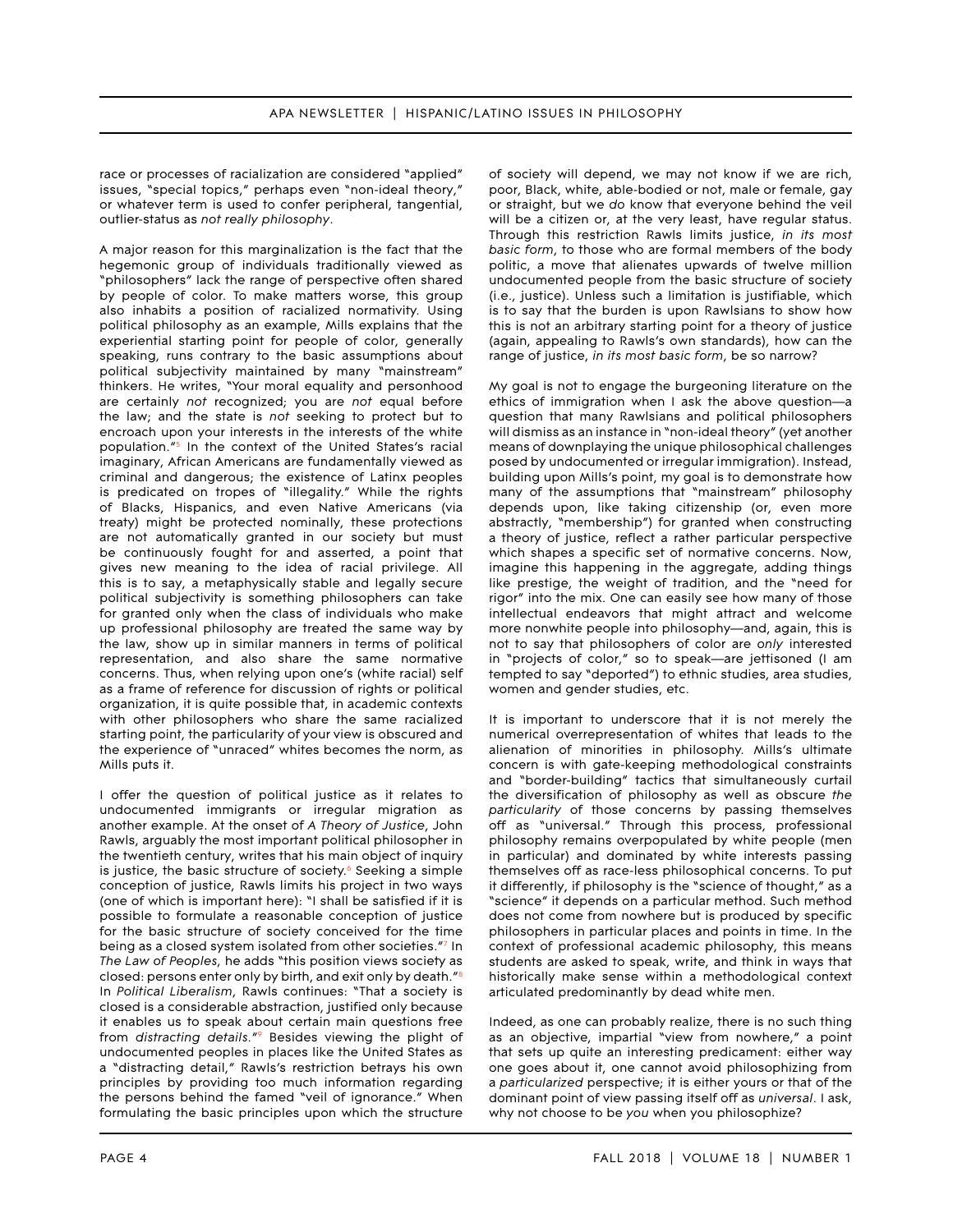## **LIBERATING PHILOSOPHY: ON WHY I FAST PHILOSOPHICALLY**

For many individuals attempting to philosophize from racialized identities, philosophy can (and should) mean so much more than the above. At the very least, it should help liberate the mind as well as the body. Problem is, the former is typically viewed as exclusive to philosophy, the locus of our freedom and volition (if such things exist), while the latter is obviously important, but a contingent and accidental fact about you. For racialized "minorities," however, seemingly adding new significance to Glaucon's argument in *The Republic* that the semblance of being a good person is more important than actually *being* good, one cannot take their corporeal existence lightly. How you look in the eyes of others can result in life or death. Unfortunately, as this essay explains, most academic philosophy takes place from a perspective of great privilege, where how one appears or looks to others is irrelevant (and, moreover, *should be* irrelevant when it comes to philosophy). The kinds of questions that philosophers ask (i.e., "big questions") take for granted a philosophical subjectivity that is more or less secure. Freedom of mind, thought, and conscience are prerequisite and assumed outright. For women, racial minorities, colonized peoples (and those whose sense of self begins from a position of oppression) such a starting point is a luxury. To think from these perspectives means one cannot help but use philosophy *for the sake of freedom*.

Think about it in terms of hunger. When you are hungry all you can do is think about food (the stuff of Snickers commercials). Once you are satiated, when you have eaten, then you are capable of entertaining and contemplating abstract philosophical questions (those about God, life, death, good and bad, etc.). Philosophy, to continue with this metaphor, often begins from the point of view of persons stuffed to the gills! To philosophize in a way where *you* matter, the racialized and gendered you, means that one uses philosophy such that it resembles "the love of wisdom," but more so in terms of how wisdom sets us free from misguided and hubristic ways of knowing. Along these lines, in "The Liberating Function of Philosophy," an essay that has become an important point of departure for much of my work, Ellacuría writes,

We can say that philosophy has always had to do with freedom, though in different ways. It has been assumed that philosophy is the task of free individuals and free peoples, free at least of the basic needs that can suppress the kind of thinking we call philosophy. We also acknowledge that it has a liberating function for those who philosophize and that as the supreme exercise of reason, it has liberated people from obscurantism, ignorance, and falsehood. Throughout the centuries, from the pre-Socratics to the Enlightenment, through all methods of *critical* thinking, we have ascribed a great superiority to reason, and to philosophical reason in particular, as a result of its liberating function.

He continues, "[T]his matter of *philosophy* and *freedom* gets to the fundamental purpose of philosophical knowledge, which even if it is understood as a search for truth, cannot be reduced to being a search for truth for its own sake."<sup>10</sup> We should appreciate philosophy for its liberatory potential.

How is this liberatory potential cut short when sexual, racial, and political oppression are not viewed as proper or "traditional" philosophical topics? Moreover, given that philosophy as a discipline seemingly thrives when written in the guise of dialogues, how is this field needlessly restrained when it delineates the range of perspective to sanctified, hegemonic perspectives that speak on behalf of all of humanity?

While philosophy might survive in the above described ways, it surely will not thrive. In addition to its institutionalized formulations, philosophy must shift from an erudite "love of wisdom," a benchmark on the register of Western civility, to a process in which "the *telos* of thinking, if there is any, is the struggle against dehumanization, understood as the affirmation of sociality and the negation of its negation [coloniality]," to quote Nelson Maldonado-Torres.<sup>11</sup> That is to say, philosophy is not an end in itself but part of the struggle against multiple forms of dehumanization and oppression. It is the affirmation of sociality and the denial of antisocial behavior. Philosophy ought not only to free one from misuses of reason or the type of intellectual laziness from which all humans suffer, but it also should be used to liberate ourselves from the types of intellectual nonage imposed by social injustice, racial and gendered totalization, and oppression. In using philosophy to think about the particularities of human existence, we should philosophize as hungry persons. Again, I ask, how are *you*  (i.e., the person you are, your identity, your race, gender, ethnicity, or nationality) relevant to philosophy?

I conclude with the prayer, as he refers to it, Frantz Fanon uses to end *Black Skin, White Mask*: "*O my body, always make of me a man who questions!*"12 I find these words to be hauntingly bothersome and yet extremely fascinating and important. I am bothered by them not because I dislike this statement. Being a man of color in professional academic philosophy, I often find myself often repeating Fanon's prayer as a mantra. This passage is perplexing, however, because it comes at the end of a book devoted to thinking through the significance of the Black body, in a way that sees it burdened by negative valuations and internalized displeasure. To paraphrase what Fanon writes at the onset of *The Wretched of the Earth*, decolonization results in a new humanism, a novel social order, one in which the relations of domination that define the meaning of "white" and "Black" today are destroyed and constructed anew; the replacement of one species of humankind with another. Along these lines, the above prayer signifies Fanon's attempt at finding value in his Black body in the midst of a world that devalues it. In these words, Fanon recognizes his Black body as enabling philosophical reflection, just the type of attitude towards race and processes of racialization I advocate for in this essay.

Nevertheless, for one's body to become the source of philosophical skepticism, it has to inhabit the site of social exclusion. It has to bear the mark of difference and run against the racial, gender, and sexual normativity of